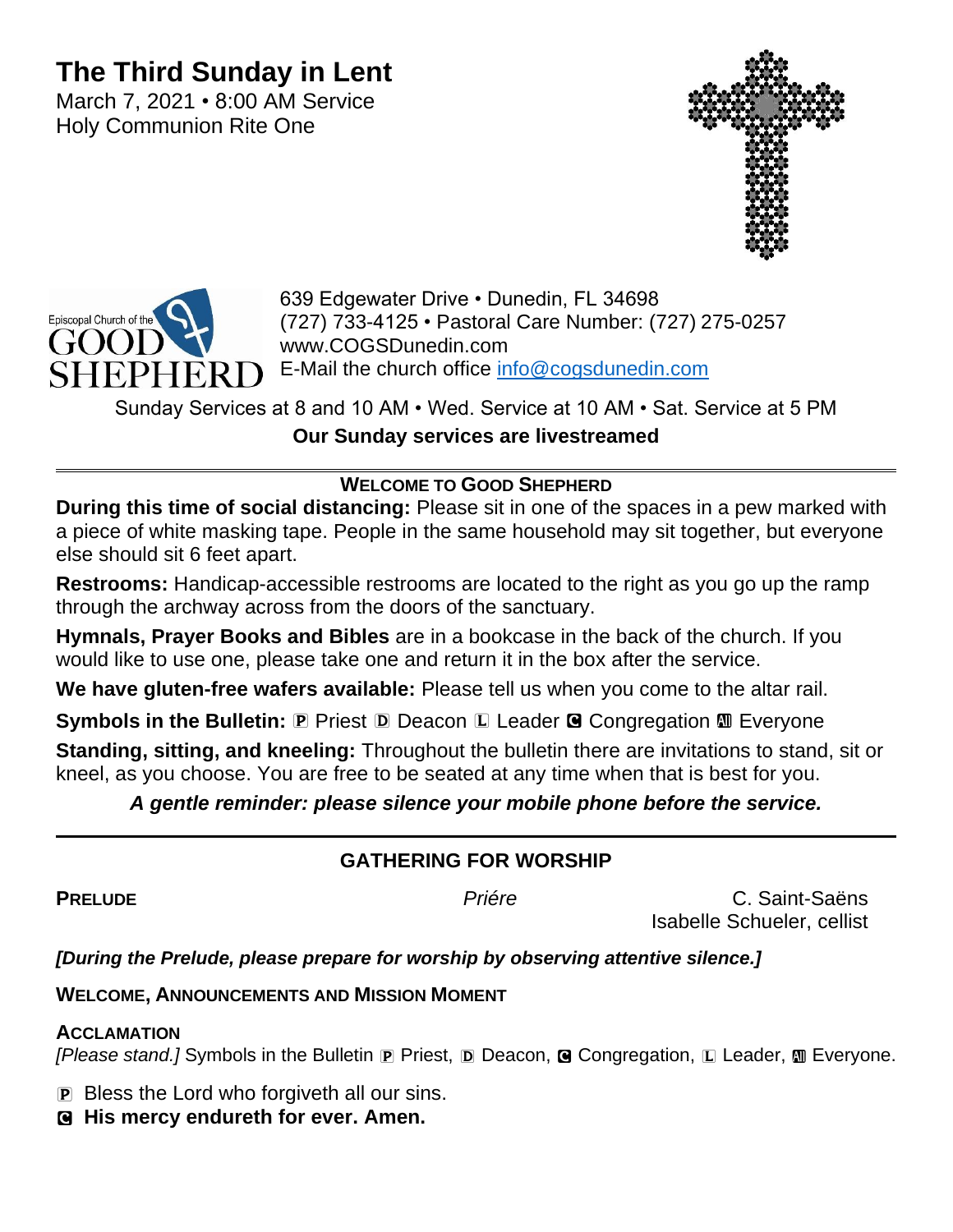#### **COLLECT FOR PURITY**

- a **Almighty God, unto whom all hearts are open, all desires known, and from whom no secrets are hid. Cleanse the thoughts of our hearts by the inspiration of thy Holy Spirit, that we may perfectly love thee, and worthily magnify thy holy Name; through Christ our Lord. Amen.**
- $\mathbf{P}$  Lord, have mercy upon us.
- C **Christ, have mercy upon us.**
- P Lord, have mercy upon us.

#### **COLLECT OF THE DAY**

- P The Lord be with you.
- C **And with thy Spirit.**
- P Let us pray…. Almighty God, you know that we have no power in ourselves to help ourselves: Keep us both outwardly in our bodies and inwardly in our souls, that we may be defended from all adversities which may happen to the body, and from all evil thoughts which may assault and hurt the soul; through Jesus Christ our Lord, who lives and reigns with you and the Holy Spirit, one God, for ever and ever.
- C **Amen.**

# **THE WORD OF GOD**

**The Readings** Exodus 20:1-17, Psalm 19, 1 Corinthians 1:18-25, John 2:13-22 [*Please be seated.*]

#### **The First Reading**

L *The First Reading is taken from Exodus, chapter 20…*

Then God spoke all these words: I am the Lord your God, who brought you out of the land of Egypt, out of the house of slavery; you shall have no other gods before me. You shall not make for yourself an idol, whether in the form of anything that is in heaven above, or that is on the earth beneath, or that is in the water under the earth. You shall not bow down to them or worship them; for I the Lord your God am a jealous God, punishing children for the iniquity of parents, to the third and the fourth generation of those who reject me, but showing steadfast love to the thousandth generation of those who love me and keep my commandments. You shall not make wrongful use of the name of the Lord your God, for the Lord will not acquit anyone who misuses his name.

Remember the sabbath day, and keep it holy. For six days you shall labour and do all your work. But the seventh day is a sabbath to the Lord your God; you shall not do any work you, your son or your daughter, your male or female slave, your livestock, or the alien resident in your towns. For in six days the Lord made heaven and earth, the sea, and all that is in them, but rested the seventh day; therefore the Lord blessed the sabbath day and consecrated it.

Honor your father and your mother, so that your days may be long in the land that the Lord your God is giving you. You shall not murder. You shall not commit adultery.

You shall not steal. You shall not bear false witness against your neighbor.

You shall not covet your neighbor's house; you shall not covet your neighbor's wife, or male or female slave, or ox, or donkey, or anything that belongs to your neighbor.

- L The Word of the Lord.
- C **Thanks be to God.**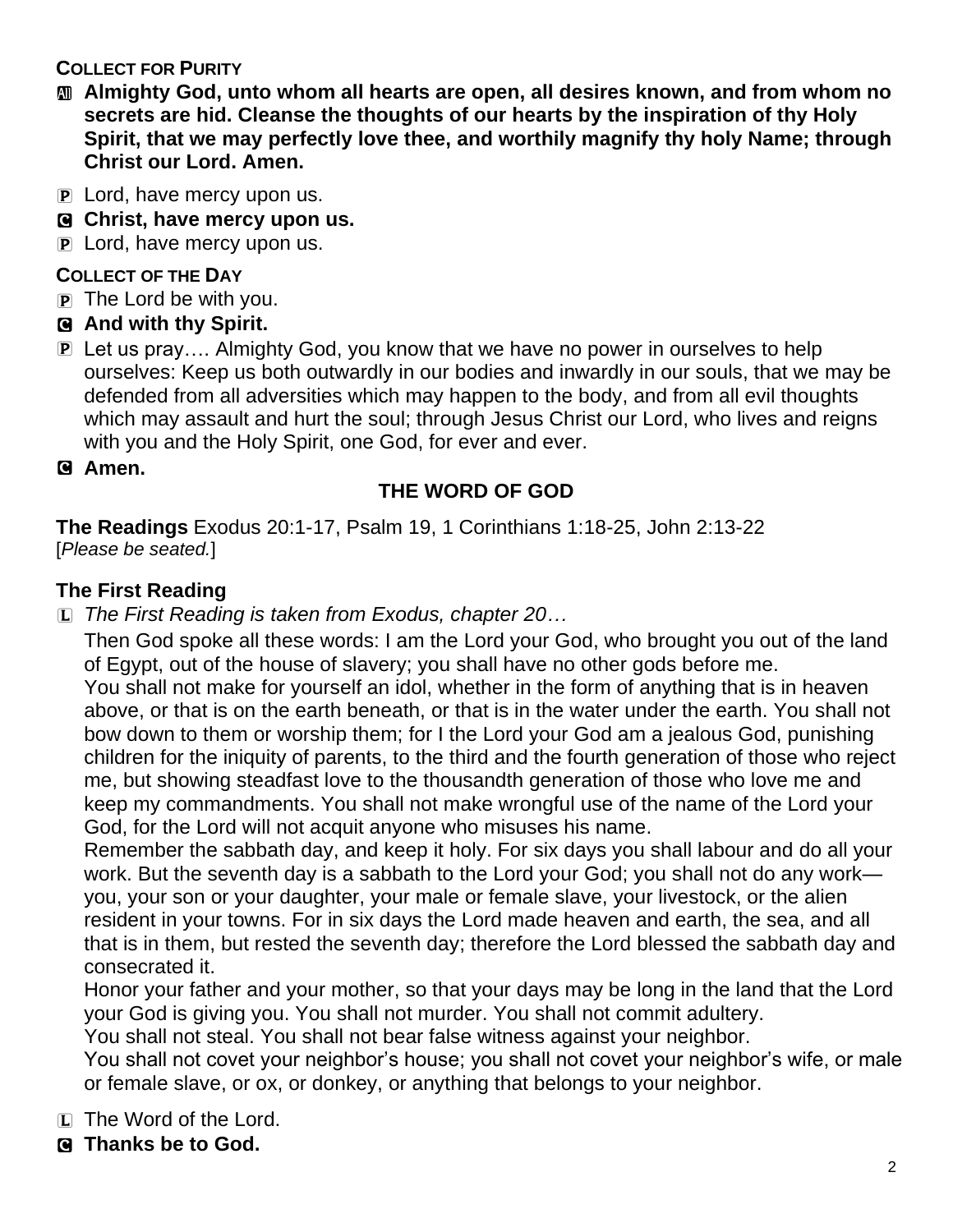#### **The Psalm**

- L *We will read responsively Psalm 19…*
- L The heavens declare the glory of God, and the firmament shows his handiwork.
- C **One day tells its tale to another, and one night imparts knowledge to another.**
- L Although they have no words or language, and their voices are not heard,
- C **Their sound has gone out into all lands, and their message to the ends of the world.**
- $\Box$  In the deep has he set a pavilion for the sun; it comes forth like a bridegroom out of his chamber; it rejoices like a champion to run its course.
- C **It goes forth from the uttermost edge of the heavens and runs about to the end of it again; nothing is hidden from its burning heat.**
- $\Box$  The law of the Lord is perfect and revives the soul; the testimony of the Lord is sure and gives wisdom to the innocent.
- C **The statutes of the Lord are just and rejoice the heart; the commandment of the Lord is clear and gives light to the eyes.**
- L The fear of the Lord is clean and endures for ever; the judgments of the Lord are true and righteous altogether.
- C **More to be desired are they than gold, more than much fine gold, sweeter far than honey, than honey in the comb.**
- L By them also is your servant enlightened, and in keeping them there is great reward.
- C **Who can tell how often he offends? cleanse me from my secret faults.**
- L Above all, keep your servant from presumptuous sins; let them not get dominion over me; then shall I be whole and sound, and innocent of a great offense.
- C **Let the words of my mouth and the meditation of my heart be acceptable in your sight, O Lord, my strength and my redeemer.**

# **The Second Reading**

L *The Second Reading is taken from 1 Corinthians, chapter 1*

The message about the cross is foolishness to those who are perishing, but to us who are being saved it is the power of God. For it is written, "I will destroy the wisdom of the wise, and the discernment of the discerning I will thwart." Where is the one who is wise? Where is the scribe? Where is the debater of this age? Has not God made foolish the wisdom of the world? For since, in the wisdom of God, the world did not know God through wisdom, God decided, through the foolishness of our proclamation, to save those who believe. For Jews demand signs and Greeks desire wisdom, but we proclaim Christ crucified, a stumbling block to Jews and foolishness to Gentiles, but to those who are the called, both Jews and Greeks, Christ the power of God and the wisdom of God. For God's foolishness is wiser than human wisdom, and God's weakness is stronger than human strength.

- L The Word of the Lord.
- C **Thanks be to God.**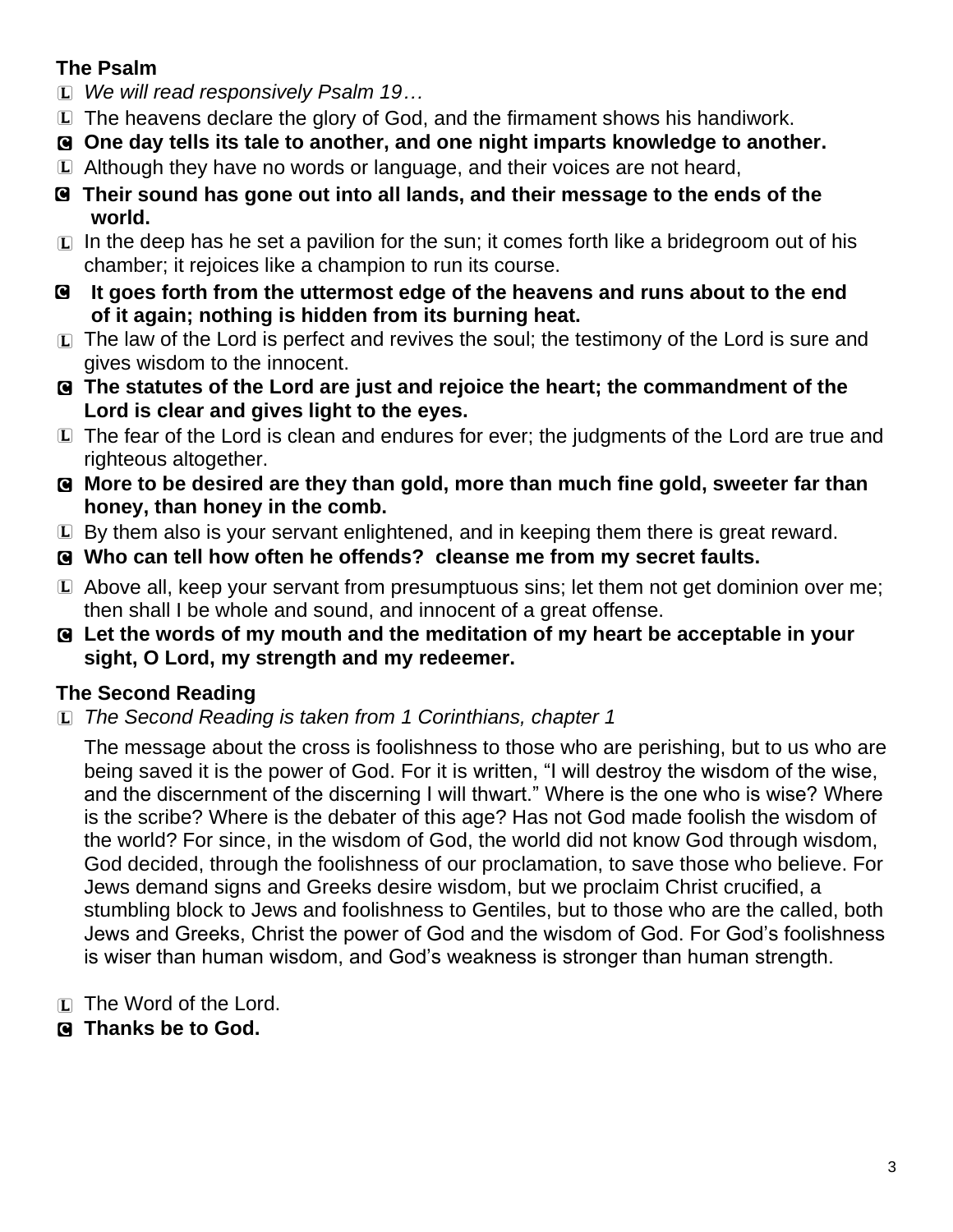#### **The Gospel**

*[Please stand.]*

D The Holy Gospel of our Lord Jesus Christ according to John.

#### G Glory be to thee, O Lord.

- D The Passover of the Jews was near, and Jesus went up to Jerusalem. In the temple he found people selling cattle, sheep, and doves, and the money changers seated at their tables. Making a whip of cords, he drove all of them out of the temple, both the sheep and the cattle. He also poured out the coins of the money changers and overturned their tables. He told those who were selling the doves, "Take these things out of here! Stop making my Father's house a marketplace!" His disciples remembered that it was written, "Zeal for your house will consume me." The Jews then said to him, "What sign can you show us for doing this?" Jesus answered them, "Destroy this temple, and in three days I will raise it up." The Jews then said, "This temple has been under construction for forty-six years, and will you raise it up in three days?" But he was speaking of the temple of his body. After he was raised from the dead, his disciples remembered that he had said this; and they believed the scripture and the word that Jesus had spoken.
- D The Gospel of the Lord.
- C **Praise be to thee, O Christ.**

**SERMON** Michael Durning

# *[Please be seated.]*

**NICENE CREED**  *[Please stand.]*

C **We believe in one God, the Father, the Almighty, maker of heaven and earth, of all that is, seen and unseen.** 

**We believe in one Lord, Jesus Christ, the only Son of God, eternally begotten of the Father, God from God, Light from Light, true God from true God, begotten, not made, of one Being with the Father. Through him all things were made. For us and for our salvation he came down from heaven: by the power of the Holy Spirit he became incarnate from the Virgin Mary, and was made man. For our sake he was crucified under Pontius Pilate; he suffered death and was buried. On the third day he rose again in accordance with the Scriptures; he ascended into heaven and is seated at the right hand of the Father. He will come again in glory to judge the living and the dead, and his kingdom will have no end.**

**We believe in the Holy Spirit, the Lord, the giver of life, who proceeds from the Father and the Son. With the Father and the Son he is worshiped and glorified. He has spoken through the Prophets. We believe in one holy catholic and apostolic Church. We acknowledge one baptism for the forgiveness of sins. We look for the resurrection of the dead, and the life of the world to come. Amen.**

#### **PRAYERS OF THE PEOPLE**

*[Please sit, stand, or kneel, as you prefer.]*

D Let us pray for the whole state of Christ's Church and the world.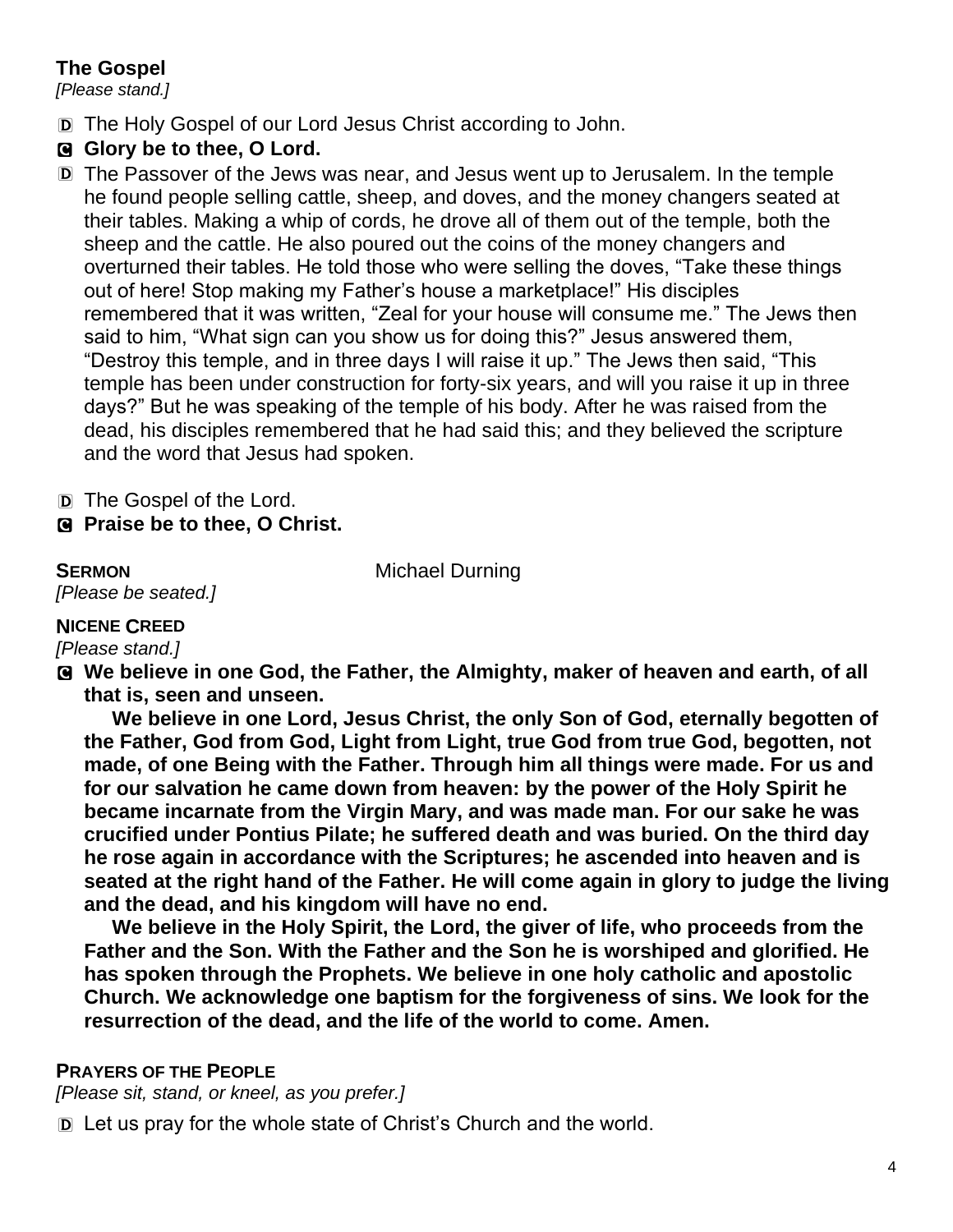L Almighty and everliving God, who in thy holy Word hast taught us to make prayers, and supplications, and to give thanks for all humanity. Receive these our prayers which we offer unto thy divine Majesty, beseeching thee to inspire continually the Universal Church with the spirit of truth, unity, and concord; and grant that all those who do confess thy holy Name may agree in the truth of thy holy Word, and live in unity and godly love. God of Light and Life,

# C **Hear our prayer.**

L Give grace, O heavenly Father, to all bishops, especially to Michael, our Presiding Bishop; Dabney, our Bishop; Barry and Michael, our Assisting Bishops; Michael, our Priest in Charge; Cindy, our Deacon; to our companion diocese of the Dominican Republic; to these Episcopal Churches in our Diocese: St. Mark's, Tampa; St. Alfred's, Palm Harbor; St. Andrew's, Spring Hill, to the Clearwater Deanery Collaboration Partners; and to all priests, deacons, and the laity in their ministry; that they may, both by their life and doctrine, set forth thy true and lively Word, and rightly and duly administer thy holy Sacraments. God of Light and Life,

#### C **Hear our prayer.**

 $\Box$  And to all thy people give thy heavenly grace, and especially to this congregation here present; that, with meek heart and due reverence, they may hear and receive thy holy Word, truly serving thee in holiness and righteousness all the days of their life. God of Light and Life,

# C **Hear our prayer.**

L We beseech thee also so to rule the hearts of those who bear the authority of government in this and every land, that they may be led to wise decisions and right actions for the welfare and peace of the world. We pray that all God's children, especially those in the Middle East, might live in the hope of the world peace for which we are created. God of Light and Life,

# C **Hear our prayer.**

L And we most humbly beseech thee, of thy goodness, O Lord, to comfort and succor [*Add handwritten names from notebook*] and all those who, in this transitory life, are in trouble, sorrow, need, sickness, or any other adversity, especially those listed in the weekly news who have asked for our prayers. I now invite you to pray for others by name, aloud or in your hearts. [*Leave time…*] God of Light and Life,

# C **Hear our prayer.**

 $\Box$  Open, O Lord, the eyes of all people to behold thy gracious hand in all thy works, that, rejoicing in thy whole creation, they may honor thee with their substance, and be faithful stewards of thy bounty. We give thanks for the flowers given today to the Glory of God in Glorious Celebration of Joe Hall's 97<sup>th</sup> Birthday, and for the birthdays this week, Joe Hall, Marc Jacobson, Maryellen Tilly, and for those for the anniversaries this week, Tony & Nancy Hill, for all the blessings of this life. I invite you to name a blessing either silently or aloud. [*Leave time…* ] God of Light and Life,

#### C **Hear our prayer.**

 $\Box$  And we also bless thy holy Name for all thy servants departed this life in thy faith and fear, [*especially… add names from notebook*]. Please add names of those on your heart, silently or aloud. [*Leave time…*] We beseech thee to grant them continual growth in thy love and service; and to grant us grace so to follow the good examples of all thy saints, that with them we may be partakers of thy heavenly kingdom. God of Light and Life,

#### C **Hear our prayer.**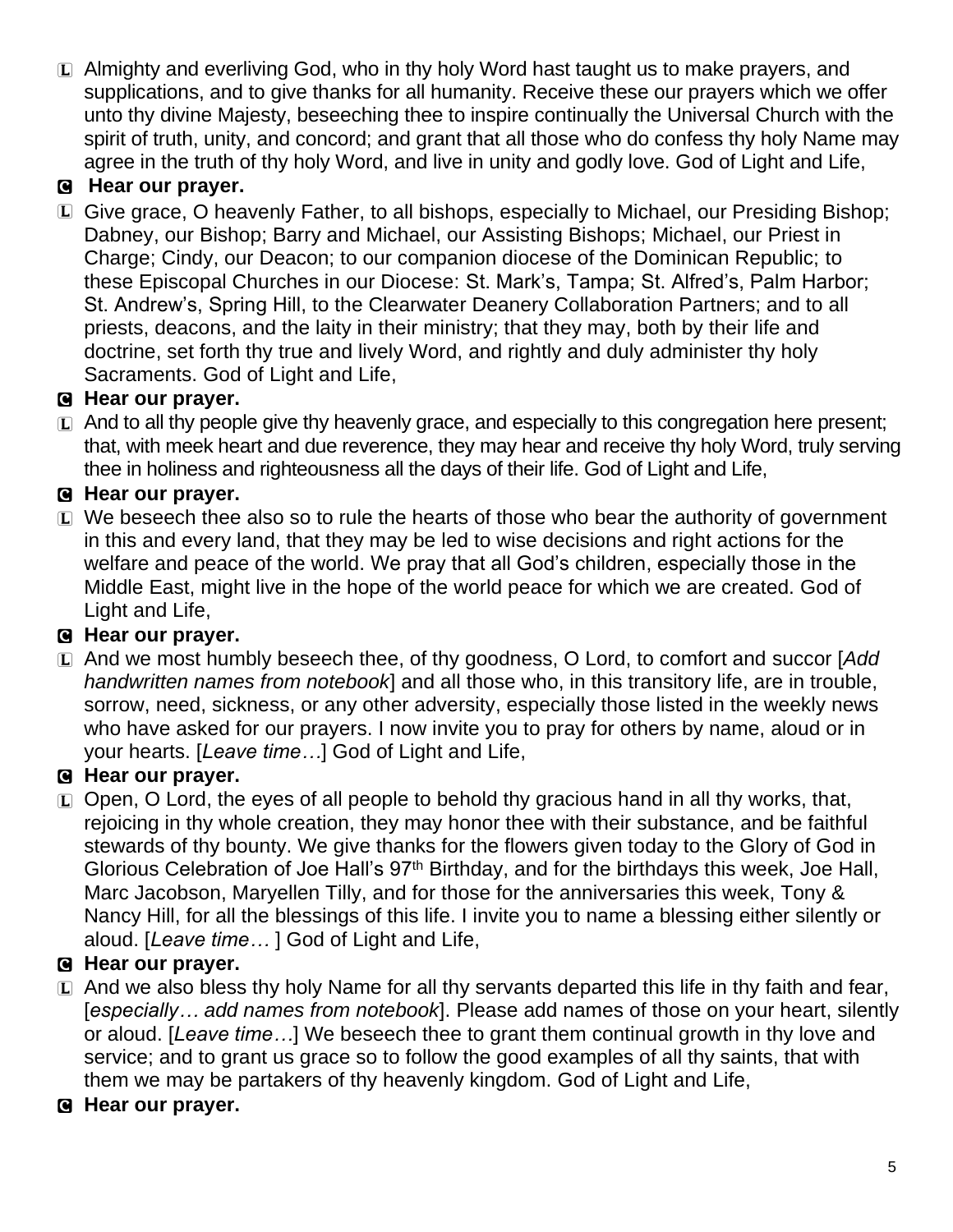- L Grant these our prayers, O Father, for Jesus Christ's sake, our only Mediator and Advocate.
- C **Amen.**

#### **COMMISSION VESTRY, ENDOWMENT FUND BOARD, AND CONVENTION DELEGATES**

#### **THE GREETING OF PEACE**

*[Please stand. During this time of social distancing, a wave or bow, accompanied by a smile and "the Peace of the Lord be with you," will do nicely.*]

- $\overline{P}$  The peace of the Lord be always with you.
- C **And with thy spirit.**

#### **THE HOLY COMMUNION**

#### **OFFERTORY SENTENCE**

D Thine, O Lord, is the greatness, and the power, and the glory, and the victory, and the majesty. For all that is in the heaven and in the earth is thine. Thine is the kingdom, O Lord, and thou art exalted as head above all. Let us with gladness present the offerings and oblations of our life and labor to the Lord.

[*Please be seated. The offering plates are on stands in the front and the back of the church. If you wish, you may place an offering there.*]

#### **OFFERTORY**

#### **PRESENTATION OF THE OFFERINGS**

*[Please stand when the offerings of bread, wine, and money are presented by the Deacon.]*

- D As we receive these gifts, we acknowledge
- C **All things come from thee, O Lord and of thine own have we given thee.**

#### **THE GREAT THANKSGIVING:** Eucharistic Prayer II

- $\overline{P}$  The Lord be with you.
- C **And with thy spirit.**
- P Lift up your hearts.
- C **We lift them up unto the Lord.**
- P Let us give thanks unto our Lord God.
- C **It is meet and right so to do.**
- P It is very meet, right, and our bounden duty, that we should at all times, and in all places, give thanks unto thee, O Lord, holy Father, almighty, everlasting God. Because in the mystery of the Word made flesh, thou hast caused a new light to shine in our hearts, to give the knowledge of thy glory in the face of thy Son Jesus Christ our Lord. Therefore, with Angels and Archangels, and with all the company of heaven, we laud and magnify thy glorious Name; evermore praising thee, and saying,
- C **Holy, holy, holy, Lord God of Hosts: Heaven and earth are full of thy glory. Glory be to thee, O Lord Most High. Blessed is he that cometh in the name of the Lord. Hosanna in the highest.**

*[Please kneel or stand, as you choose.]*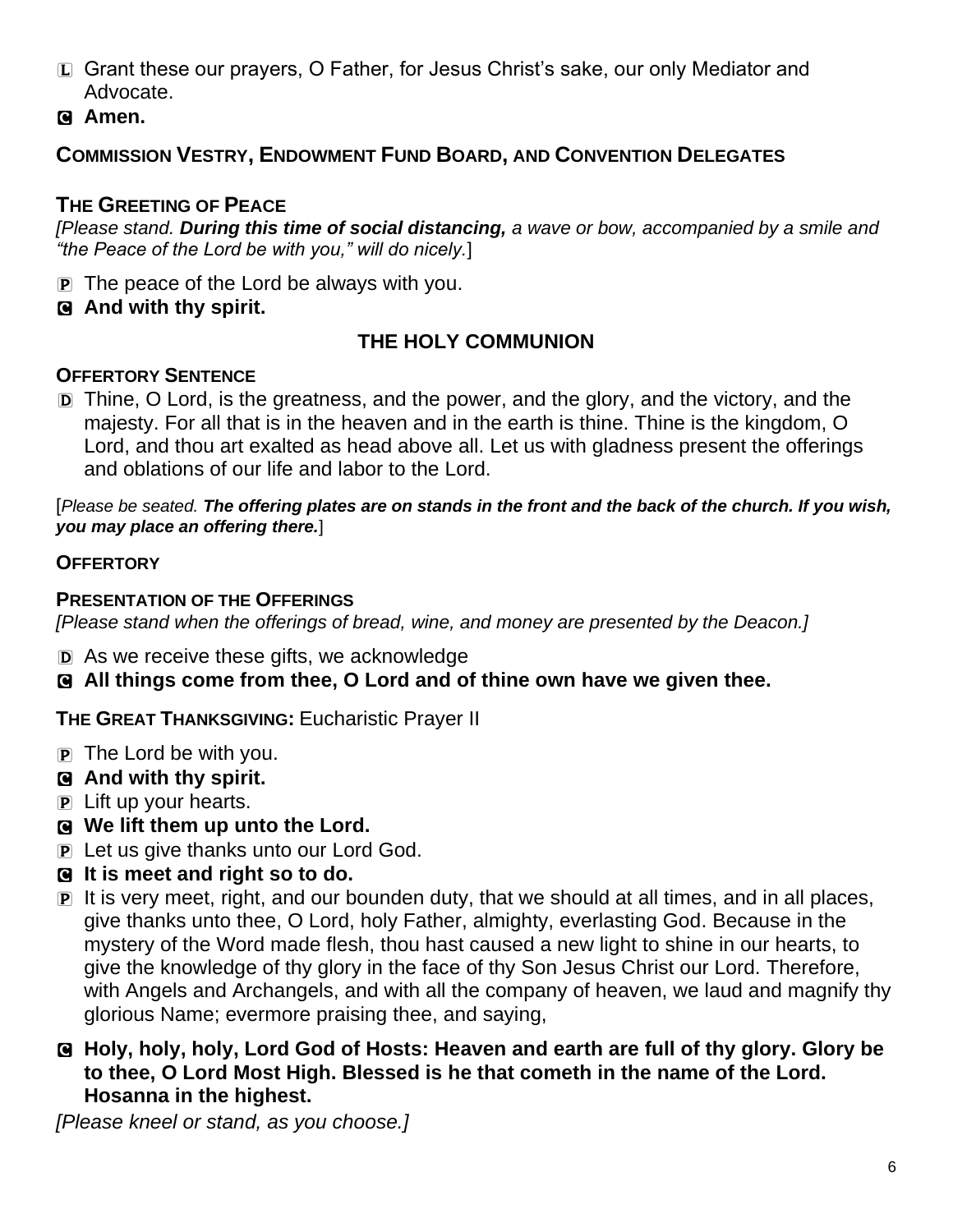P All glory be to thee, O Lord our God, for that thou didst create heaven and earth, and didst make us in thine own image; and, of thy tender mercy, didst give thine only Son Jesus Christ to take our nature upon him, and to suffer death upon the cross for our redemption. He made there a full and perfect sacrifice for the whole world; and did institute, and in his holy Gospel command us to continue, a perpetual memory of that his precious death and sacrifice, until his coming again.

For in the night in which he was betrayed, he took bread; and when he had given thanks to thee, he broke it, and gave it to his disciples, saying, "Take, eat, this is my Body, which is given for you. Do this in remembrance of me."

P Likewise, after supper, he took the cup; and when he had given thanks, he gave it to them, saying, "Drink this, all of you; for this is my Blood of the New Covenant, which is shed for you, and for many, for the remission of sins. Do this, as oft as ye shall drink it, in remembrance of me."

Wherefore, O Lord and heavenly Father, we thy people do celebrate and make, with these thy holy gifts which we now offer unto thee, the memorial thy Son hath commanded us to make; having in remembrance his blessed passion and precious death, his mighty resurrection and glorious ascension; and looking for his coming again with power and great glory. And we most humbly beseech thee, O merciful Father, to hear us, and, with thy Word and Holy Spirit, to bless and sanctify these gifts of bread and wine, that they may be unto us the Body and Blood of thy dearly-beloved Son Jesus Christ.

- C **And we earnestly desire thy fatherly goodness to accept this our sacrifice of praise and thanksgiving, whereby we offer and present unto thee, O Lord, our selves, our souls and bodies. Grant, we beseech thee, that all who partake of this Holy Communion may worthily receive the most precious Body and Blood of thy Son Jesus Christ, and be filled with thy grace and heavenly benediction; and also that we and all thy whole Church may be made one body with him, that he may dwell in us, and we in him; through the same Jesus Christ our Lord;**
- P By whom, and with whom, and in whom, in the unity of the Holy Ghost all honor and glory be unto thee, O Father Almighty, world without end.
- C **AMEN.**

# **THE LORD'S PRAYER**

- P And now, as our Savior Christ hath taught us, we are bold to say,
- C **Our Father, who art in heaven, hallowed be thy Name, thy kingdom come, thy will be done, on earth as it is in heaven. Give us this day our daily bread. And forgive us our trespasses, as we forgive those who trespass against us. And lead us not into temptation, but deliver us from evil. For thine is the kingdom, and the power, and the glory, for ever and ever. Amen.**

#### **BREAKING OF THE BREAD**

- P This is the true bread which comes down from heaven and gives life to the world.
- C **Whoever eats this bread has Eternal Life.**
- P The Gifts of God for the People of God. Take them in remembrance that Christ died for you, and feed on him in your hearts by faith, with thanksgiving.